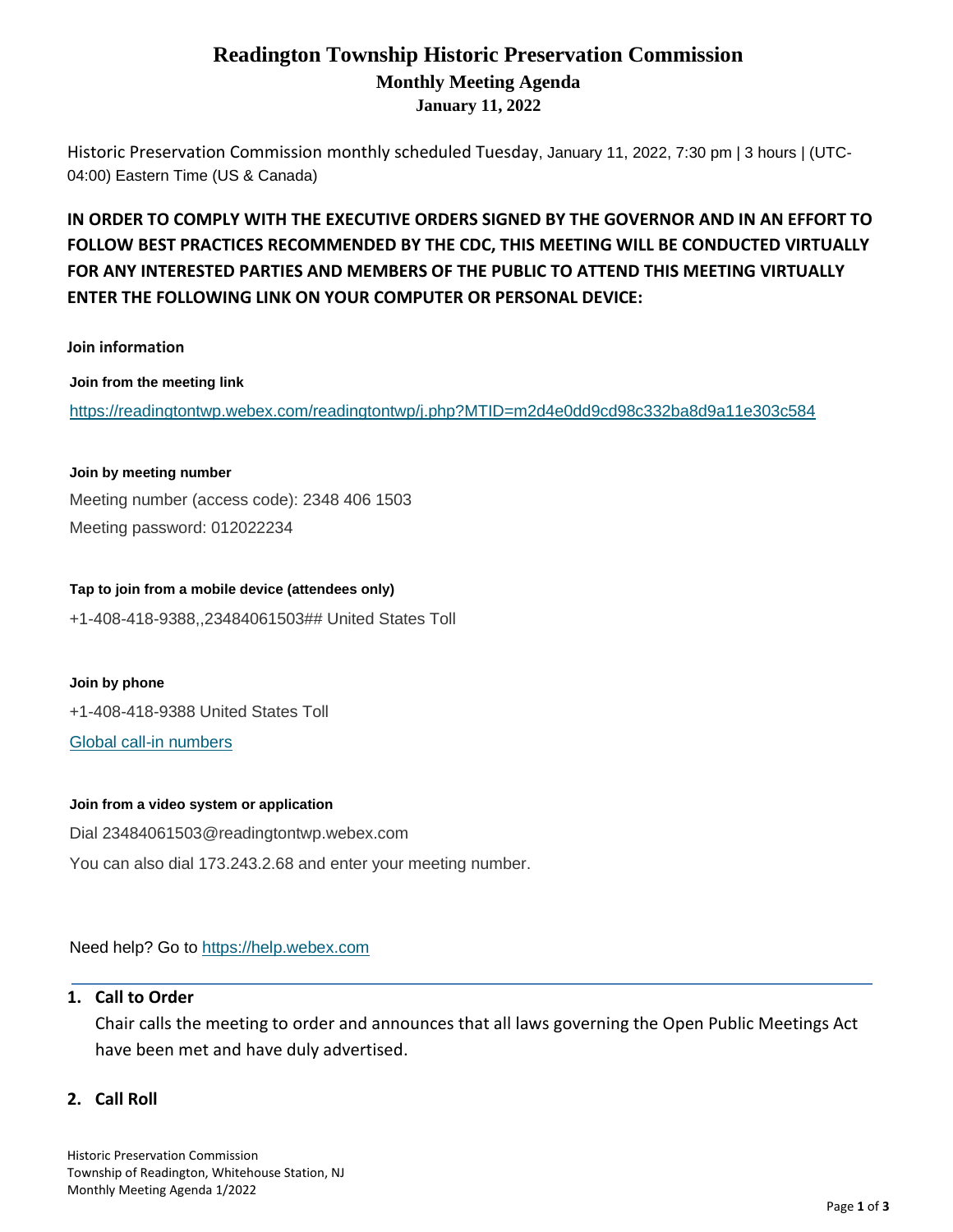# **Readington Township Historic Preservation Commission Monthly Meeting Agenda**

#### **January 11, 2022**

#### **3. New Year Organization Business**

- 2022 Commission Appointments
	- o New Commissioner(s)
	- o Elect Chair
	- o Elect Vice-Chair
	- o Elect Secretary
- **Approval 2022 Meeting Schedule**
- **4. Historic Preservation Commission Design Reviews**

#### **Stanton Historic District**

- $B14914$ Stanton Reformed Church 1 Stanton Mountain Road Lebanon, NJ Agent: Paul Morris Review: ADA Ramp modification
- Bl 50 L 1 Corey Mandelberg 20 Stanton Mountain Road Lebanon, NJ Contractor: Momentum Solar, Metuchen, NJ Architect: Daniel Dunzik, Skillman, NJ Review: Solar installation on the auxiliary structure

#### **Plate 14 Sites of Historic Interest**

• BI L 46.02 L 1 602 Main Street Whitehouse Station, NJ Baker Farmstead - 1760 Architect: James Cornejo, Montclair, NJ Review: Preliminary Design repair, replace, demolition, general maintenance

#### **Whitehouse Mechanicsville Historic District**

• Bl 18 L 19 58 Old Hwy 28 Whitehouse, NJ 08888 Applicant: Ira Sumkin Architect: Joseph Solfaro Review: Historic House addition and renovation